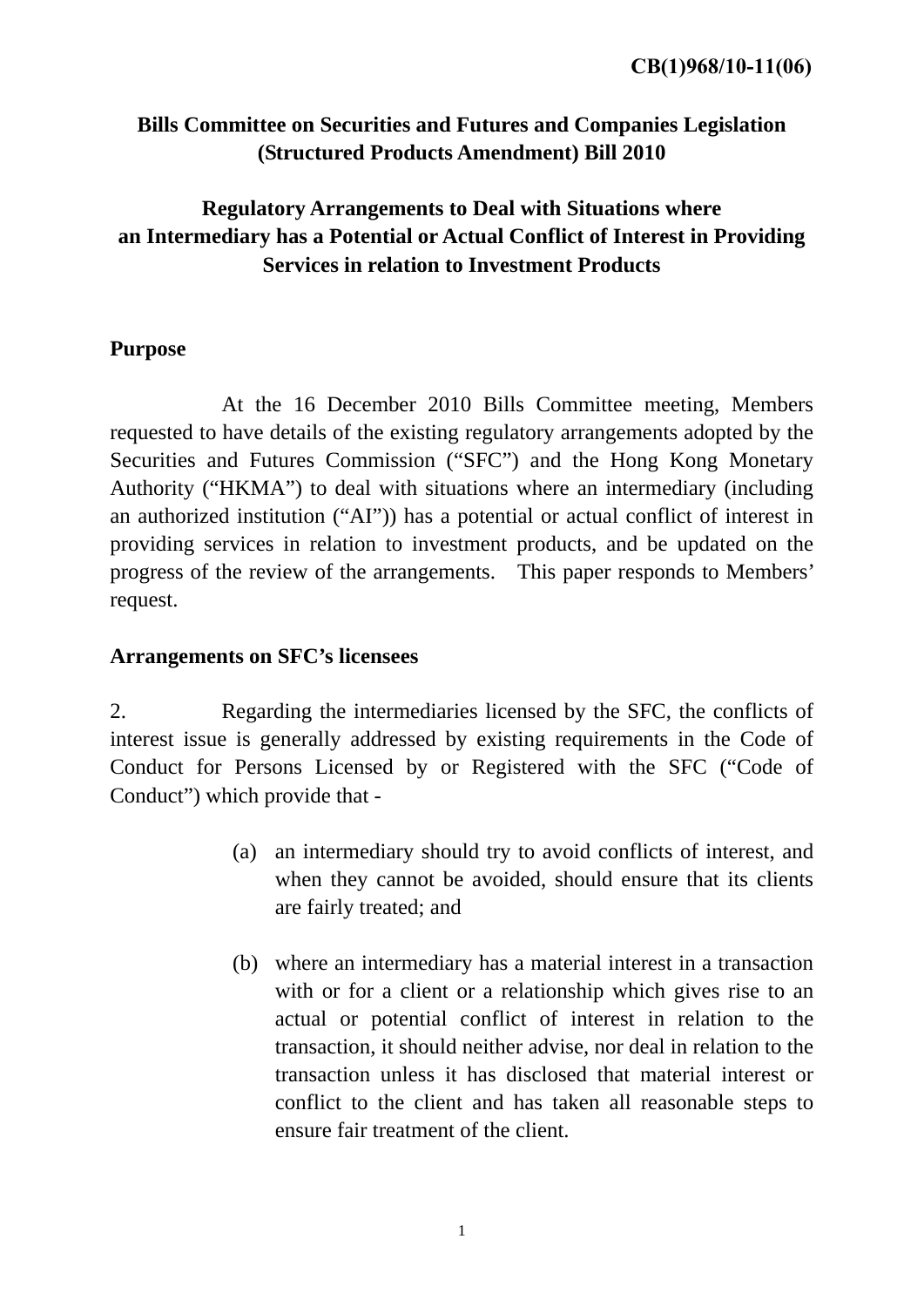3. The Code of Conduct also provides that an intermediary should act in the best interests of its clients in providing services or recommending the services of an affiliated person to its clients.

4. Further, under the Securities and Futures (Contract Notes, Statements of Accounts and Receipts) Rules (Cap. 571Q), where an intermediary enters into a relevant contract with or on behalf of a client, it shall indicate in the contract note when it acts as principal.

5. The SFC has also conducted a review of the regulations governing sale of investment products to enhance investor protection. In May 2010, a set of measures, including measures to further mitigate conflicts of interest, were introduced. Distributors are required to disclose sales related information to investors prior to or at the point of sale which includes whether the distributor is acting as principal or agent, whether it is affiliated with the product issuer, and the benefits it receives from a product issuer for distributing investment products.

### **Arrangements on AIs**

6. AIs are required to follow the SFC's regulatory standards in their sale of securities or futures products. As a general principle, the Hong Kong Monetary Authority ("HKMA") has required AIs in their sale of investment products not regulated by the Securities and Futures Ordinance (including currency-linked, interest rate-linked as well as currency and interest rate-linked instruments) to follow similar standards.

7. The banking industry has adopted the following measures to address potential or actual conflicts of interest in the sale of investment products to customers where AIs act as principal in the transactions -

> (a) It is a usual practice among many AIs to act as principal in transactions with customers on a back-to-back basis. For back-to-back transactions, the AI's open positions arising from investment products sold to customers are fully covered through purchasing the same products from other counterparties which are usually financial institutions.